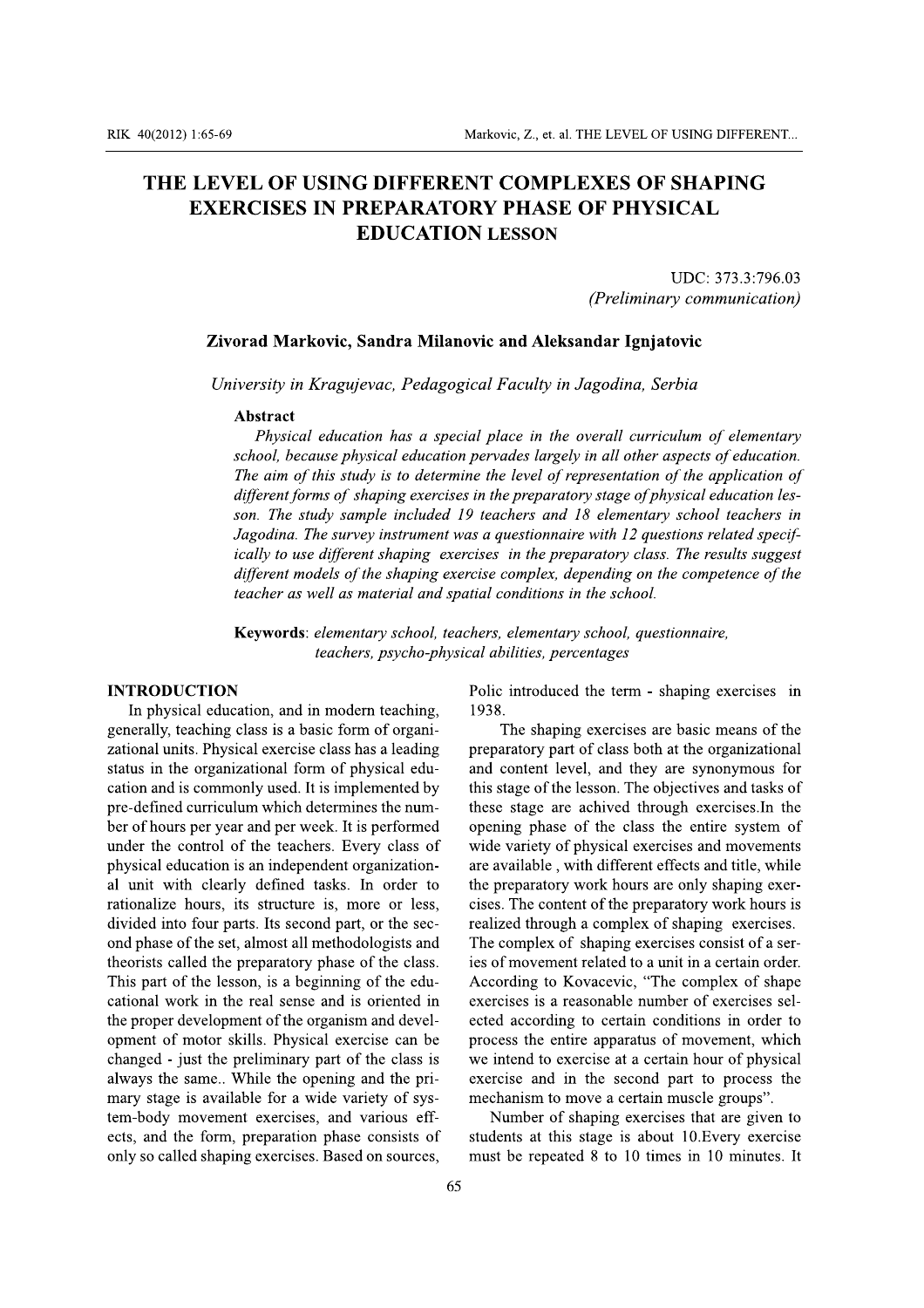| RIK 40(2012) 1:65-69                                                                                                                                                          | Markovic, Z., et. al. THE LEVEL OF USING DIFFERENT             |                                                   |                          |
|-------------------------------------------------------------------------------------------------------------------------------------------------------------------------------|----------------------------------------------------------------|---------------------------------------------------|--------------------------|
| Table 1. The results of the teachers from fifth to eighth grade                                                                                                               |                                                                |                                                   |                          |
| $\mathfrak{Z}$<br>$\overline{2}$<br>$\overline{4}$<br>5<br>$\tau$<br>6                                                                                                        | $8\,$<br>9                                                     | 10<br>11                                          | 12                       |
| 16<br>3<br>17<br>16<br>$\mathbf{0}$<br>$\theta$<br>$\mathbf{0}$<br>88.89<br>94.4<br>16.67%<br>88.89<br>$0\%$<br>$0\%$<br>$0\%$<br>à<br>$\%$                                   | 3<br>8<br>16.6%<br>44.4%                                       | 12<br>$\overline{4}$<br>66.67%<br>22.22%          | 12<br>66.67%             |
| $\overline{2}$<br>$\sqrt{2}$<br>$\overline{2}$<br>13<br>18<br>16<br>-1<br>11.11<br>5.56<br>11.11<br>á<br>72.22%<br>11.11<br>100<br>88.89<br>$\frac{0}{0}$                     | 15<br>10<br>83.3%<br>55.5%                                     | $\overline{4}$<br>13<br>22.22%<br>72.22%          | 5.56%                    |
| $\overline{2}$<br>$\overline{2}$<br>$\overline{0}$<br>$\theta$<br>$\theta$<br>$\overline{4}$<br>$\theta$<br>$0\%$<br>$0\%$<br>22.22<br>$0\%$<br>11.11%<br>$0\%$<br>11.11<br>â | $\overline{\phantom{a}}$<br>$\blacksquare$                     | $\overline{2}$<br>$\mathbf{1}$<br>11.11%<br>5.56% | $\overline{5}$<br>27.78% |
| 12<br>$\sim$<br>$\overline{\phantom{a}}$<br>$\sim$<br>٠<br>ã<br>66.66                                                                                                         | $\sim$<br>$\sim$                                               | $\overline{\phantom{a}}$<br>$\sim$                | $\blacksquare$           |
| Table 2. The results of teacher                                                                                                                                               |                                                                |                                                   |                          |
| $\overline{2}$<br>$\mathbf{3}$<br>5<br>$7\phantom{.0}$<br>$\mathbf{1}$<br>$\overline{4}$<br>6                                                                                 | 9<br>8                                                         | 10<br>11                                          | 12                       |
| 16<br>$\mathbf{0}$<br>15<br>16<br>$\overline{4}$<br>$\mathbf{0}$<br>84.21<br>à<br>78.95<br>84.21<br>21.05<br>$0\%$<br>$0\%$<br>5.26%<br>$\%$                                  | $\overline{2}$<br>9<br>47.37<br>10.53<br>$\%$<br>$\frac{0}{0}$ | 13<br>$\overline{2}$<br>68.42<br>10.53            | 13<br>68.42              |
| 12<br>$\overline{3}$<br>18<br>$\overline{3}$<br>19<br>4<br>á<br>5.26%<br>15.79<br>21.05<br>15.79<br>63.16<br>100<br>94.74                                                     | 17<br>10<br>89.27<br>52.63<br>$\%$<br>$\%$                     | 5<br>14<br>26.32<br>73.68                         | $\overline{2}$<br>10.53  |
| $\overline{3}$<br>$\mathbf{0}$<br>$\mathbf{0}$<br>$\mathbf{3}$<br>$\theta$<br>$\bf{0}$<br>$\mathbf{1}$<br>â<br>$0\%$<br>$0\%$<br>$0\%$<br>15.79<br>$0\%$<br>5.26%             | $\overline{\phantom{0}}$<br>15.79                              | 3 <sup>1</sup><br>5.26%<br>15.79                  | $\overline{4}$<br>21.05  |

|  |  | Table 2. The results of teacher |
|--|--|---------------------------------|
|  |  |                                 |

| a                               | $\%$                            | 94.4                     | $10.0$ /%                                            | 88.89                        | $U\%$                            | $U\%$              | $0\%$                    | $10.0\%$                            | 44.4%                        | $00.07\%$                | 22.22%                               | 00.07%                   |
|---------------------------------|---------------------------------|--------------------------|------------------------------------------------------|------------------------------|----------------------------------|--------------------|--------------------------|-------------------------------------|------------------------------|--------------------------|--------------------------------------|--------------------------|
| á                               | $\overline{2}$<br>11.11<br>$\%$ | -1<br>5.56               | 13<br>72.22%                                         | $\overline{2}$<br>11.11      | 18<br>100                        | 16<br>88.89        | $\sqrt{2}$<br>11.11      | 15<br>83.3%                         | 10<br>55.5%                  | $\overline{4}$<br>22.22% | 13<br>72.22%                         | 5.56%                    |
| â                               | $\mathbf{0}$<br>$0\%$           | $\overline{0}$<br>$0\%$  | $\overline{2}$<br>11.11%                             | $\overline{0}$<br>$0\%$      | $\overline{0}$<br>$0\%$          | 2<br>11.11         | $\overline{4}$<br>22.22  | $\sim$                              | $\overline{\phantom{a}}$     | $\overline{2}$<br>11.11% | 5.56%                                | $\overline{5}$<br>27.78% |
| ã                               | $\sim$                          | ٠                        | ÷,                                                   | $\sim$                       | $\sim$                           | $\sim$             | $\overline{12}$<br>66.66 | $\blacksquare$                      | $\sim$                       | $\overline{\phantom{a}}$ | $\sim$                               | $\blacksquare$           |
|                                 |                                 |                          |                                                      |                              |                                  |                    |                          | Table 2. The results of teacher     |                              |                          |                                      |                          |
|                                 | 1                               | $\overline{2}$           | $\mathbf{3}$                                         | $\overline{4}$               | 5                                | 6                  | $7\overline{ }$          | 8                                   | 9                            | 10                       | 11                                   | 12                       |
| à                               | 15<br>78.95                     | 16<br>84.21              | 4<br>21.05                                           | 16<br>84.21<br>$\frac{0}{0}$ | $\mathbf{0}$<br>$0\%$            | $\mathbf{0}$<br>0% | 5.26%                    | $\overline{2}$<br>10.53<br>$\%$     | 9<br>47.37<br>$\frac{0}{0}$  | 13<br>68.42              | 2<br>10.53                           | 13<br>68.42              |
| á                               | $\overline{4}$<br>21.05         | $\overline{3}$<br>15.79  | 12<br>63.16                                          | $\overline{3}$<br>15.79      | 19<br>100                        | 18<br>94.74        | 5.26%                    | $\overline{17}$<br>89.27<br>$\%$    | 10<br>52.63<br>$\frac{0}{0}$ | 5<br>26.32               | 14<br>73.68                          | $\overline{2}$<br>10.53  |
| â                               | $\overline{0}$<br>$0\%$         | $\mathbf{0}$<br>$0\%$    | 3<br>15.79                                           | $\mathbf{0}$<br>0%           | $\overline{0}$<br>$0\%$          | 5.26%              | 3<br>15.79               |                                     |                              | 5.26%                    | 3<br>15.79                           | $\overline{4}$<br>21.05  |
| ã                               | $\overline{\phantom{a}}$        | $\overline{\phantom{a}}$ |                                                      |                              |                                  |                    | 14<br>73.68              |                                     |                              |                          |                                      | $\overline{\phantom{a}}$ |
|                                 |                                 |                          | Graph 1. Diagram of answers column<br>a for teachers |                              |                                  |                    |                          |                                     |                              | for teachers             | Graph 3. Diagram of answers column v |                          |
| 18<br>16<br>14<br>12<br>10<br>8 |                                 |                          |                                                      |                              | Series1<br>Series2<br>□ Series 3 |                    | $\overline{a}$           | $\,6\,$<br>$\sqrt{5}$<br>$\sqrt{3}$ |                              |                          |                                      | Series1<br>$S$ eries2    |









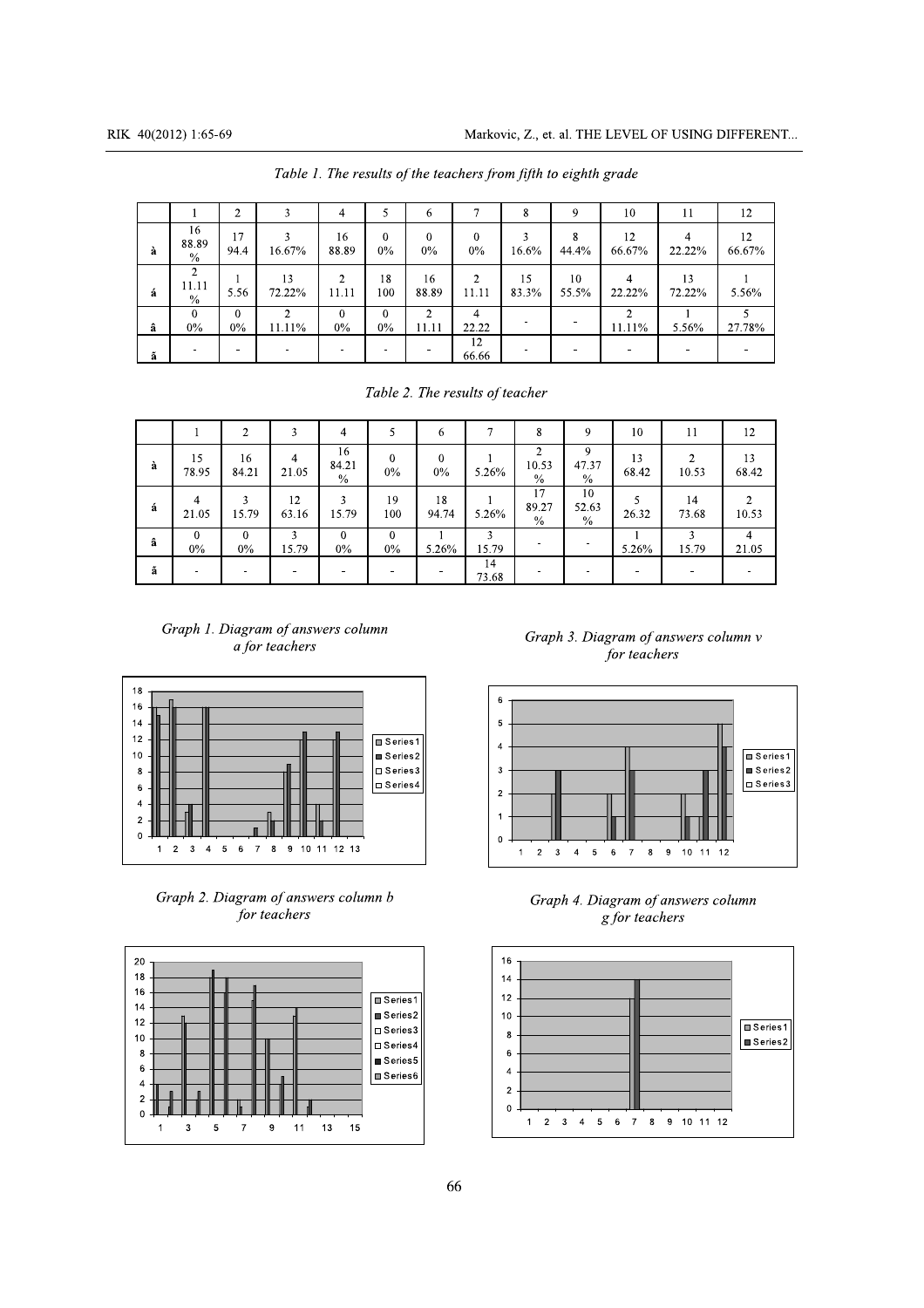depends on the age of pupils, the complexity of each exercise, the level of power to perform one repetition and the nature of the tasks in the main part of the lesson, which in practice is a preparatory stage of preparation.

The exercises in this part of the class usually perform individually, in pairs and rarely in larger groups. The most common exercises are performed without the tools and less often with props-rope, bats, balls, hoops.

Training of students in organizational terms can be orchestrated and free. Showing technique of performing the exercises can be directly or indirectly. Giving the tact while performing exercises may be: rhythmic chanting of numbers or linguistic symbols (words), or musical accompaniment.

Shaping exercises can be applied in terms of prevention, correction and compensation. Providing the importance of physical exercise on the development of psycho-physical abilities and morphological characteristics of primary school age children and no doubt that in this part of the shaping exercises play an important role in every lesson of physical education, in the preparatory phase of the lesson, there are different approaches to designing exercise: biological, anatomical, physiological, biomechanical, healthcare, methodological.

Shaping exercises can be classified on the of functional impact, the typological basis, by complexity, by the way of performance. Because of the importance of shaping exercises that are performed in the preparatory part of the class, we did research on their representation and diversity of applications in this stage of the lesson.

We studied how teachers use shaping exercises and how often do they change them during the classes or they use ready-made examples of shaping exercises as a models.

The aim of study is to determine the level of representation of different complex of shaping exercises in the preparatory phase through physical education lesson structure. The results can be a motivation for greater involvement by the teacher if it is a high level of representation, or otherwise the need for change in the way of thinking and working.

### **METHODS**

The research was conducted in the second term of 2010-2011 school year in elementary school "17 October "in Jagodina with students between 1

and 4 grade, where we interviewed 19 teachers and in six elementary schools in Jagodina ("17 October", "Milan Mijalković", "Rada Miljkovic", "Small Rada Miljkovic", "Bosko Djuricic") and with students between grades 5 and 8), where we interviewed 18 teachers. The study used survey techniques, and it is used a questionnaire. The results are analyzed and presented in tables and graphics by using a histogram.

### THE RESEARCH RESULTS

Analysis results are shown in tables and accompanied by appropriate graphs, which allows easier access to the results of the answers given by teachers .Table 1 shows the results of teachers from fifth to eighth grade, Table 2, teachers from first to fourth grade; Graph 1 shows the results of teachers and answers a to all questions; the Graph 2 b respond to all questions, Graph 3 responses under c all questions and Graph 4 responses under d to all questions.

The results of teachers are presented in Table 1 and Table 2 and they gave answers to 12 questions from the questionnaire. Based on the results we can conclude that all teachers and teachers use exercises to design physical education classes, we show the results in Table 1 and 2 at the first answer.

Shaping exercises are used just after heating, and these forms of shaping exercises are commonly used: workout in lines, then in a circle and the least of free choice, which shows the results of the responses of two and three.

Teacher is facing students while demonstrate shaping exercise, as we can see the results in the following response. Based on the results in the following three responses  $(5, 6, 7)$ , we can conclude that all teachers do the shaping exercises up to 10 minutes, that the complex of shaping exercises includes to 10 exercises, and most teachers of each class uses different complexes of shaping exercises. Most teachers arrange students to do exercises individually and their performance can be without the equipment and props, and but props are most often the balls, and rope and hoop less often. They sometimes use music while doing the shaping exercises, and most of the exercises are used both with boys and girls, except in certain situations when they have to use different exercises forms.

The graph  $1, 2, 3$ , and  $4$  shows the results of teachers, where the numbers from 1 to 12 show the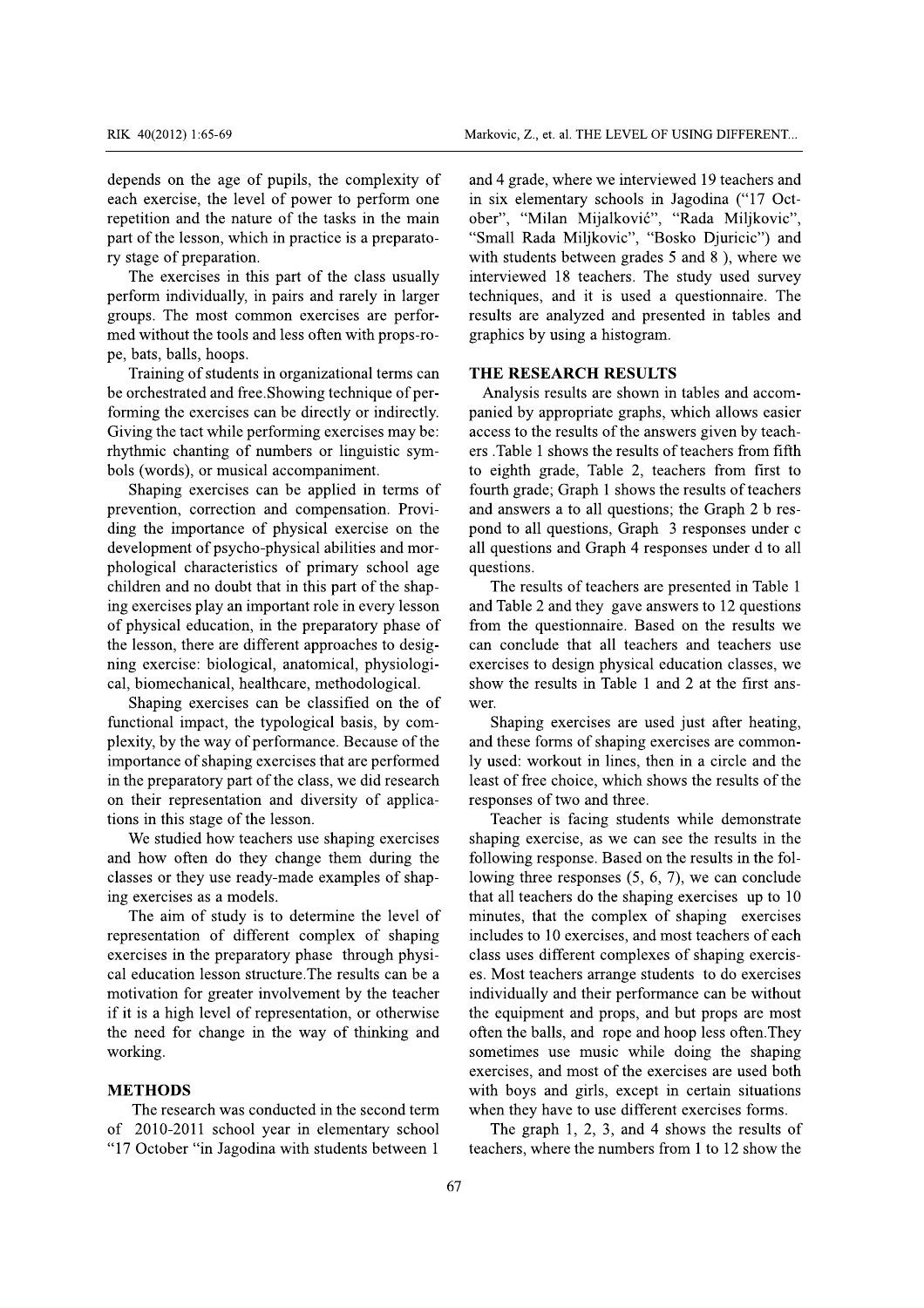answers, in blue shows the results of teachers RIK 40(2012) 1:65-69<br>
Markovic, Z., et. al. THE LEVEL OF USIN<br>
answers, in blue shows the results of teachers<br>
(from fifth to eighth grade) and teachers' results in<br>
The research results indicate<br>
red.<br>
According to result

RIK 40(2012) 1:65-69<br>
answers, in blue shows t<br>
(from fifth to eighth grade)<br>
red.<br>
According to results, we ca<br>
no significant difference<br>
forms of complex shaping e<br>
tory stage of physical educe<br>
of teachers in lower sec RIK 40(2012) 1:65-69<br>
manswers, in blue shows the r<br>
(from fifth to eighth grade) and<br>
red.<br>
According to results, we can con<br>
no significant difference in th<br>
forms of complex shaping exerc<br>
tory stage of physical educati RIK 40(2012) 1:65-69<br> **EXECUTE:** 1:65-69<br> **EXECUTE:** 1:65-69<br> **EXECUTE:** 1:65-69<br> **EXECUTE:** 1:65-69<br> **EXECUTE:** 1:65-69<br> **EXECUTE:** 1:65-69<br> **EXECUTE:** 1:65<br> **EXECUTE:** 1:05<br> **EXECUTE:** 1:05<br> **EXECUTE:** 1:05<br> **EXECUTE:** 1 RIK 40(2012) 1:65-69<br>
answers, in blue shows the results of te<br>
(from fifth to eighth grade) and teachers' res<br>
red.<br>
According to results, we can conclude that t<br>
no significant difference in the use of y<br>
forms of comple RIK 40(2012) 1:65-69<br> **EXECUTE:** 1:65-69<br> **EXECUTE:** 1:65-69<br> **EXECUTE:** 1:65-69<br> **EXECUTE:** 1:65-69<br> **EXECUTE:** 1:65-69<br> **EXECUTE:** 1:65-69<br> **EXECUTE:** 1:65-69<br> **EXECUTE:** 1:65-69<br> **EXECUTE:** 1:65<br> **EXECUTE:** 1:65<br> **EXECU** Mar<br>
Mar<br>
Mar<br>
maswers, in blue shows the results of teachers<br>
(from fifth to eighth grade) and teachers' results in<br>
els<br>
els<br>
According to results, we can conclude that there is<br>
ing<br>
mo significant difference in the use Marko<br>
in blue shows the results of teachers<br>
in to eighth grade) and teachers' results in<br>
The to eighth grade) and teachers' results in<br>
The signal of teachers' in the use of various<br>
ficant difference in the use of vari 2) 1:65-69<br>
Markovi<br>
n blue shows the results of teachers and moto eighth grade) and teachers' results in The<br>
els of<br>
to results, we can conclude that there is ing or<br>
cant difference in the use of various mater<br>
meter in Markovic, Z., et. al. THI<br>
blue shows the results of teachers<br>
o eighth grade) and teachers' results in<br>
Despite that there is<br>
o results, we can conclude that there is<br>
o results, we can conclude that there is<br>
ing on th Markovic, 2<br>
Markovic, 2<br>
answers, in blue shows the results of teachers<br>
(from fifth to eighth grade) and teachers' results in<br>
The red.<br>
According to results, we can conclude that there is<br>
of the According to results, w Markovic, Z., et.<br>
ue shows the results of teachers and models.<br>
ighth grade) and teachers' results in The resea<br>
els of the co<br>
esults, we can conclude that there is ing on the e<br>
difference in the use of various material Markovic, Z., et. al.<br>
shows the results of teachers and models.<br>
1 grade) and teachers' results in The researce<br>
els of the com<br>
s, we can conclude that there is ing on the experience in the use of various material and s<br> Markovic, Z., et. al. 1<br>
ows the results of teachers<br>
grade) and teachers' results in<br>
els of the comp<br>
we can conclude that there is<br>
els of the comp<br>
we can conclude that there is<br>
ing on the expe<br>
ence in the use of var Markovic, Z., et. al. THI<br>
ws the results of teachers<br>
ade) and teachers' results in<br>
els of the comple<br>
e can conclude that there is<br>
ing on the expert<br>
nee in the use of various<br>
material and spati<br>
ducation class, in th RIK 40(2012) 1:65-69<br>
answers, in blue shows th<br>
(from fifth to eighth grade) and<br>
red.<br>
According to results, we can<br>
no significant difference is<br>
forms of complex shaping ex<br>
tory stage of physical educa<br>
of teachers in RIK 40(2012) 1:65-69<br>
answers, in blue shows the results of<br>
(from fifth to eighth grade) and teachers<br>
red.<br>
According to results, we can conclude th<br>
no significant difference in the use c<br>
forms of complex shaping exerc RIK 40(2012) 1:65-69<br> **EXECUATE:** 1:65-69<br> **EXECUATE:** 1:65-69<br> **EXECUATE:** 1:65-69<br> **EXECUATE:** 1:65-69<br> **EXECUATE:** 1:65-69<br> **EXECUATE:** 1:65-69<br> **EXECUATE:** 1:65-7:<br> **EXECUATE:** 1:65-69<br> **EXECUATE:** 1:65-7:<br> **EXECUATE:** RIK 40(2012) 1:65-69<br> **EXECUATE:** 1:65-69<br> **EXECUATE:** 1:65-69<br> **EXECUATE:** 1:65-69<br> **EXECUATE:** 1:65-69<br> **EXECUATE:** 1:65-69<br> **EXECUATE:** 1:65-69<br> **EXECUATE:** 1:65-69<br> **EXECUATE:** 1:65-69<br> **EXECUATE:** 1:65-69<br> **EXECUATE:** Mark 40(2012) 1:65-69<br>
Mark 40(2012) 1:65-69<br>
answers, in blue shows the results of teachers and<br>
(from fifth to eighth grade) and teachers' results in<br>
red.<br>
According to results, we can conclude that there is<br>
ing<br>
no si Markovic, Z., et. al. THI<br>
in blue shows the results of teachers<br>
in to eighth grade) and teachers' results in<br>
else of the complex<br>
g to results, we can conclude that there is<br>
ing on the expert<br>
icant difference in the u According to results, we can conclude that there is RIK 40(2012) 1:65-69<br> **EXECUATE:** 1:65-69<br> **EXECUATE:** 1:65-69<br> **EXECUATE:** 1:65-69<br> **EXECUATE:** 1:65-69<br> **EXECUATE:** 1:65-69<br> **EXECUATE:** 1:65-69<br> **EXECUATE:** 1:65-61<br> **EXECUATE:** 1:67<br> **EXECUATE:** 1:67<br> **EXECUATE:** 1:67<br> RIK 40(2012) 1:65-69 Markovi<br>
answers, in blue shows the results of teachers and m<br>
(from fifth to eighth grade) and teachers' results in Th<br>
red. els of<br>
According to results, we can conclude that there is ing or<br>
no sign Markovic, Z., et. al. THI<br>
blue shows the results of teachers<br>
o eighth grade) and teachers' results in The research re<br>
o results, we can conclude that there is ing on the expert<br>
or results, we can conclude that there i no significant difference in the use of various RIK 40(2012) 1:65-69<br>
answers, in blue shows the<br>
(from fifth to eighth grade) an<br>
red.<br>
According to results, we can c<br>
no significant difference in<br>
forms of complex shaping exe<br>
tory stage of physical educati<br>
of teache RIK 40(2012) 1:65-69<br>
answers, in blue shows the results (<br>
(from fifth to eighth grade) and teacher-<br>
red.<br>
According to results, we can conclude to<br>
no significant difference in the use<br>
forms of complex shaping exercise RIK  $40(2012) 1:65-69$ <br>
answers, in blue shows the results of t<br>
(from fifth to eighth grade) and teachers' re<br>
red.<br>
According to results, we can conclude that<br>
no significant difference in the use of<br>
forms of complex s Manusum Manusum Manusum Manusum Manusum Manusum Charlotters and the substituted and teachers' results in red.<br>According to results, we can conclude that there is in red.<br>According to results, we can conclude that there is Marke<br>
in blue shows the results of teachers<br>
and the to eighth grade) and teachers' results in<br>
els of<br>
teachers in the use of various<br>
ficant difference in the use of various<br>
matter is<br>
in figure of physical education c 2) 1:65-69<br> **Markovic, Z., et. al. THI**<br> **n** blue shows the results of teachers<br>
to eighth grade) and teachers' results in<br>
to results, we can conclude that there is<br>
ing on the expertition<br>
to results, we can conclude th Markovic, Z., et. al. THE LEVEL C<br>
ne results of teachers<br>
and models.<br>
and teachers' results in<br>
<sup>1</sup> Conclude that there is<br>
<sup>1</sup> Conclude that there is<br>
<sup>1</sup> Conclude that there is<br>
<sup>1</sup> Conclude that there is<br>
<sup>1</sup> Conclude Markovic, Z., et. al. THE LEVEL O<br>
results of teachers<br>
and models.<br>
detechers' results in<br>
The research results ind<br>
els of the complex shaping<br>
conclude that there is<br>
ing on the expertise of the<br>
the use of various<br>
mat

and become<br>answers, in blue shows the<br>(from fifth to eighth grade) an<br>red.<br>According to results, we can a<br>no significant difference in<br>forms of complex shaping exe<br>tory stage of physical educati<br>of teachers in lower second answers, in blue shows the results of<br>(from fifth to eighth grade) and teachers' red.<br>According to results, we can conclude tha<br>no significant difference in the use of<br>forms of complex shaping exercises in the<br>tory stage o and *bology has vs*<br>answers, in blue shows the results of tead<br>(from fifth to eighth grade) and teachers' resulted.<br>According to results, we can conclude that the<br>no significant difference in the use of van<br>forms of comple maximum and the shows the results of teachers and<br>
(from fifth to eighth grade) and teachers' results in<br>
red.<br>
According to results, we can conclude that there is<br>
ing<br>
no significant difference in the use of various<br>
for Exprise 59<br>
in blue shows the results of teachers<br>
and n<br>
to eighth grade) and teachers' results in<br>
The solution<br>
of the solution of the solution of the solution<br>
complex shaping exercises in the prepara-<br>
of physical edu There of the shows the results of teachers and move ighth grade) and teachers' results in The solid of the control of the solid of the solid of the solid of the solid of the solid of the importance in the work in lower sec Example the shows the results of teachers<br>
blue shows the results of teachers<br>
beighth grade) and teachers' results in<br>
the research results, we can conclude that there is<br>
or the comple<br>
ing on the expert<br>
int difference answers, in blue shows the resu<br>(from fifth to eighth grade) and tea<br>red.<br>According to results, we can conclu<br>no significant difference in the<br>forms of complex shaping exercises<br>tory stage of physical education cla<br>of teac answers, in blue shows the results (from fifth to eighth grade) and teachers<br>red.<br>According to results, we can conclude t<br>no significant difference in the use<br>forms of complex shaping exercises in t<br>tory stage of physical answers, in blue shows the results of tead<br>(from fifth to eighth grade) and teachers' resulted.<br>According to results, we can conclude that the<br>no significant difference in the use of var<br>forms of complex shaping exercises answers, in blue shows the results of teachers<br>
(from fifth to eighth grade) and teachers' results in<br>
red.<br>
According to results, we can conclude that there is<br>
in<br>
mo significant difference in the use of various<br>
forms o Fig. in blue shows the results of teachers<br>
fit to eighth grade) and teachers' results in<br>
els of t<br>
els of t<br>
els of t<br>
els of t<br>
els of t<br>
els of t<br>
els of t<br>
els of t<br>
els of t<br>
els of t<br>
els of t<br>
els of t<br>
els of t<br>
e blue shows the results of teachers<br>
eighth grade) and teachers' results in<br>
els of th<br>
results, we can conclude that there is<br>
ing on<br>
t difference in the use of various<br>
materia<br>
plex shaping exercises in the prepara-<br>
ph Propose the results of teachers<br>
ighth grade) and teachers' results in<br>
the research results, we can conclude that there is<br>
the complex<br>
esults, we can conclude that there is<br>
ing on the expertitive of the complex<br>
ing on answers, in blue shows<br>(from fifth to eighth grade)<br>red.<br>According to results, we ca<br>no significant difference<br>forms of complex shaping (<br>tory stage of physical educ<br>of teachers in lower secon-<br>ers in primary schools.<br>Beca answers, in blue shows the results of the methods of the shows the results of the decohers red.<br>According to results, we can conclude the more significant difference in the use forms of complex shaping exercises in the tor answers, in blue shows the results of team<br>(from fifth to eighth grade) and teachers' results<br>red.<br>According to results, we can conclude that the<br>no significant difference in the use of va<br>forms of complex shaping exercise answers, in blue shows the results of teac<br>(from fifth to eighth grade) and teachers' resul<br>red.<br>According to results, we can conclude that the<br>no significant difference in the use of var<br>forms of complex shaping exercises answers, in blue shows the results of teach (from fifth to eighth grade) and teachers' results red.<br>According to results, we can conclude that there no significant difference in the use of various forms of complex shaping (from fifth to eighth grade) and teached.<br>
According to results, we can concl<br>
no significant difference in the<br>
forms of complex shaping exercise<br>
tory stage of physical education cl<br>
of teachers in lower secondary scl<br>
e (from titth to eighth grade) and teachers' results in<br>red.<br>Box and the star in the star ing<br>in o significant difference in the use of various<br>forms of complex shaping exercises in the prepara-<br>tory stage of physical educat From the total state of the complex shaping exercises in the two difference in the use of various of the complex shaping exercises in the prepara-<br>
Example the state of physical education class, in the work complex shaping In the research research research research research research research research research research research in the use of various material and spating exercises in the preparaducation class, in the work **REFERENCES** condary Because of the importance of shaping exercises els of the coording to results, we can conclude that there is ing on the<br>no significant difference in the use of various material ar<br>forms of complex shaping exercises in the prepara-<br>tory stage of physical education class ES of the comple:<br>
Its, we can conclude that there is<br>
ing on the expert<br>
fference in the use of various<br>
shaping exercises in the prepara-<br>
ical education class, in the work<br>
NEFERENCES<br>
ver secondary schools and teach-<br> According to results, we c<br>no significant difference<br>forms of complex shaping<br>tory stage of physical edu<br>of teachers in lower secor<br>ers in primary schools.<br>Because of the importa<br>that are performed in the<br>class, we did thi According to results, we can<br>no significant difference i<br>forms of complex shaping e<br>tory stage of physical educe<br>of teachers in lower second<br>ers in primary schools.<br>Because of the importane<br>that are performed in the pr<br>cla According to results, we can<br>no significant difference ir<br>forms of complex shaping ex<br>tory stage of physical educat<br>of teachers in lower seconda<br>ers in primary schools.<br>Because of the importanc<br>that are performed in the pr According to results, we can conclude th<br>no significant difference in the use o<br>forms of complex shaping exercises in the<br>tory stage of physical education class, in<br>of teachers in lower secondary schools a<br>ers in primary s According to results, we can conclude that the nominal characteristic in the use of v forms of complex shaping exercises in the protory stage of physical education class, in the of teachers in lower secondary schools and e According to results, we can conclude that there is<br>no significant difference in the use of various materi<br>forms of complex shaping exercises in the prepara-<br>tory stage of physical education class, in the work<br>**REFE**<br>of t Implementation and implementation.<br>
In an intervention of the theorem of the theorem of the two-<br>
physical education class, in the work<br>
The work **REFERENCES**<br>
Implying exercises in the work **REFERENCES**<br>
Implying in the p no significant difference in<br>forms of complex shaping exe<br>tory stage of physical educatio<br>of teachers in lower secondar<br>ers in primary schools.<br>Because of the importance<br>that are performed in the prep<br>class, we did this re no significant difference in the use c<br>forms of complex shaping exercises in th<br>tory stage of physical education class, in<br>of teachers in lower secondary schools a<br>ers in primary schools.<br>Because of the importance of shapi no significant difference in the use of variations of complex shaping exercises in the preparatory stage of physical education class, in the word teachers in lower secondary schools and teachers in primary schools. Because no significant difference in the use of various<br>forms of complex shaping exercises in the prepara-<br>tory stage of physical education class, in the work<br>of teachers in lower secondary schools and teach-<br>ers in primary school miticant difference in the use of various in<br>of complex shaping exercises in the prepara-<br>tage of physical education class, in the work<br>chers in lower secondary schools and teach-<br>primary schools.<br>cause of the importance o incent difference in the use of various material and<br>
f complex shaping exercises in the prepara-<br>
ge of physical education class, in the work **REFERENC**<br>
ners in lower secondary schools and teach-<br>
<sup>1</sup> [Physical<br>
rimary erence in the use of various material and s<br>haping exercises in the prepara-<br>cal education class, in the work<br>r secondary schools and teach-<br>ols. [Physical education of shaping exercises Hobu Can: Can<br>in the preparatory ph ence in the use of various material and sp<br>ping exercises in the prepara-<br>education class, in the work<br>**REFERENCES**<br>secondary schools and teach-<br> $\Gamma$   $\Gamma$   $\Gamma$  (20<br>notance of shaping exercises<br>the preparatory phase of the nce in the use of various<br>
material and spatial<br>
education class, in the work<br>
REFERENCES<br>
econdary schools and teach-<br>
[Physical education of shaping exercises<br>
Hobu Can: Canes n<br>
The preparatory phase of the<br>
In Singhapu forms of complex shaping ex-<br>tory stage of physical educat<br>of teachers in lower seconda<br>ers in primary schools.<br>Because of the importance<br>that are performed in the pre-<br>class, we did this research on<br>diversity of applicati forms of complex shaping exercises in the preparatory stage of physical education class, in the word of teachers in lower secondary schools and teachers in primary schools.<br>Because of the importance of shaping exercises th forms of complex shaping exercises in the prepara-<br>tory stage of physical education class, in the work<br>of teachers in lower secondary schools and teach-<br>ers in primary schools.<br>Because of the importance of shaping exercise It is one properties the preparations of complex shaping exercises in the prepara-<br>
y stage of physical education class, in the work<br>
eachers in lower secondary schools and teach-<br>
in primary schools.<br>
Because of the impor of complex shaping exercises in the prepara-<br>age of physical education class, in the work<br>chers in lower secondary schools and teach-<br>primary schools. [Physical e<br>cause of the importance of shaping exercises Hobu Can: C<sub>i</sub> apping exercises in the prepara-<br>
leducation class, in the work<br>
REFERENCES<br>
secondary schools and teach-<br>
Is. [Physical edu<br>
portance of shaping exercises Hobu Cang: Case<br>
1 the preparatory phase of the Bojbonume.<br>
Earch mg exercises in the prepara-<br>
education class, in the work<br>
condary schools and teach-<br>
[Physical educat<br>
preparatory phase of the<br>
Bojbonume.<br>
rch on their distribution and<br>
sin this stage of the lesson.<br>
exercises in Se tory stage of physical education class, in the work<br>
of teachers in lower secondary schools and teach-<br>
ers in primary schools.<br>
Because of the importance of shaping exercises<br>
that are performed in the preparatory phase of teachers in lower secondary<br>ers in primary schools.<br>Because of the importance c<br>that are performed in the prepa<br>class, we did this research on th<br>diversity of applications in this<br>We studied how teachers use s<br>their wor of teachers in lower secondary sers in primary schools.<br>Because of the importance of<br>that are performed in the prepara<br>class, we did this research on thei<br>diversity of applications in this st<br>We studied how teachers use sh of teachers in lower secondary sc<br>ers in primary schools.<br>Because of the importance of s<br>that are performed in the preparat<br>class, we did this research on their<br>diversity of applications in this sta<br>We studied how teachers of teachers in lower secondary schools.<br>
Because of the importance of sha<br>
that are performed in the preparator<br>
class, we did this research on their d<br>
diversity of applications in this stage<br>
We studied how teachers use of teachers in lower secondary schools and teach-<br>ers in primary schools.<br>Because of the importance of shaping exercises<br>that are performed in the preparatory phase of the<br>class, we did this research on their distribution Ers in lower secondary schools and teach-<br>
imary schools. [Physinuse of the importance of shaping exercises Hobu Ca<br>
performed in the preparatory phase of the BojBo,<br>
e did this research on their distribution and Kparyje<br> Wer secondary schools and teach-<br>
Exposite importance of shaping exercises<br>
Flopsical emportance of shaping exercises<br>
Flopsical emportance of shaping exercises<br>
Flopsical emportance of shaping exercises<br>
Flopsical emporta Secondary schools and teach-<br>
I panguh, P. (200<br>
Is. [Physical edu<br>
portance of shaping exercises Hobu Cag: Case<br>
arch on their distribution and Kparyjebuh, F. (ons in this stage of the Isson. *васпитања* [<br>
hers use shapi condary schools and teach-<br>
[Physical educat<br>
[Physical educat<br>
preparatory phase of the<br>
rch on their distribution and<br>
rs in this stage of the Isson.<br>
exercises in In Serbian.] Beorparatory exercises in In Serbian.] Beo ers in primary schools.<br>Because of the importance<br>that are performed in the prep<br>class, we did this research on t<br>diversity of applications in thi<br>We studied how teachers use<br>their work and how often they<br>their classes and ers in primary schools.<br>Because of the importance of shaping exercis<br>that are performed in the preparatory phase of t<br>class, we did this research on their distribution a<br>diversity of applications in this stage of the lesse ers in primary schools.<br>
Because of the importance of shaping exercises<br>
that are performed in the preparatory phase of the<br>
class, we did this research on their distribution and<br>
diversity of applications in this stage of Because of the importance of<br>that are performed in the prepara-<br>class, we did this research on the<br>diversity of applications in this s<br>We studied how teachers use shi-<br>their work and how often they ch-<br>their classes and we Because of the importance of shaping of<br>that are performed in the preparatory pha<br>class, we did this research on their distribu-<br>diversity of applications in this stage of the<br>We studied how teachers use shaping exe-<br>their Because of the importance of shaping ex<br>that are performed in the preparatory phase<br>class, we did this research on their distributi<br>diversity of applications in this stage of the l<br>We studied how teachers use shaping exerc Because of the importance of shaping exercy that are performed in the preparatory phase c class, we did this research on their distribution diversity of applications in this stage of the leve studied how teachers use shapi Because of the importance of shaping exerci-<br>that are performed in the preparatory phase of<br>class, we did this research on their distribution is<br>diversity of applications in this stage of the less<br>We studied how teachers u Because of the importance of shaping exercises<br>that are performed in the preparatory phase of the<br>class, we did this research on their distribution and<br>diversity of applications in this stage of the lesson.<br>We studied how Because of the importance of shaping exercises<br>
are performed in the preparatory phase of the BojBoJuHe.<br>
S, we did this research on their distribution and<br>
studied how teachers use shaping exercises in In Serbian.] Be<br>
i oortance of shaping exercises<br>
the preparatory phase of the<br>
arch on their distribution and<br>
mes in this stage of the Isson.<br>
exercises in In Serbian.] Bec<br>
frem they change them during<br>
eceived positive responses to<br>
Exe ortance of shaping exercises<br>
The preparatory phase of the<br>
The preparatory phase of the<br>
In SojBoQuine.<br>
Event on their distribution and<br>
KparyjeBuh, Г. (19<br>
Sin this stage of the lesson.<br> *Gachumaha* [Me<br>
Mers use shapi that are performed in the preparat<br>class, we did this research on their<br>diversity of applications in this sta<br>We studied how teachers use shap<br>their work and how often they cha<br>their classes and we received posit<br>represent that are performed in the preparatory ph<br>class, we did this research on their distril<br>diversity of applications in this stage of<br>We studied how teachers use shaping e:<br>their work and how often they change th<br>their classes that are performed in the preparatory phase of the<br>class, we did this research on their distribution and<br>diversity of applications in this stage of the lesson.<br>We studied how teachers use shaping exercises in<br>their work an are performed in the preparatory phase of the<br>
, we did this research on their distribution and<br>
sity of applications in this stage of the lesson.<br>
tudied how teachers use shaping exercises in<br>
work and how often they chan e performed in the preparatory phase of the BojBonuHe.<br>
We did this research on their distribution and KparyjeBuh, Г. (19<br>
We died how teachers use shaping exercises in In Serbian.] Београ<br>
ork and how often they change t class, we did this research on the diversity of applications in this is<br>We studied how teachers use she their work and how often they c<br>their classes and we received po<br>representation and implementat<br>The research results s class, we did this research on their distribution and<br>diversity of applications in this stage of the lessor<br>We studied how teachers use shaping exercises is<br>their work and how often they change them durin;<br>their classes a class, we did this research on their distribution and<br>liversity of applications in this stage of the lesson.<br>We studied how teachers use shaping exercises in<br>heir work and how often they change them during<br>heir classes and we did this research on their distribution and<br>sity of applications in this stage of the lesson.<br>tudied how teachers use shaping exercises in<br>work and how often they change them during<br>classes and we received positive resp we did this research on their distribution and<br>sity of applications in this stage of the lesson.<br>udied how teachers use shaping exercises in<br>work and how often they change them during<br>classes and we received positive respo e did this research on their distribution and<br>
represent of applications in this stage of the lesson. accrum<br>
ied how teachers use shaping exercises in In Serbian<br>
in Serbian<br>
sses and we received positive responses to Kp Examplemental Expansion of their distribution and<br>
teachers use shaping exercises in this stage of the lesson. *Gachumahal*<br>
teachers use shaping exercises in In Serbian.] Becow often they change them during the macrashia The metric of their distribution and Kparyjesuh, Г. (19<br>
and this stage of the lesson. *Gachumatha* [Me<br>
ers use shaping exercises in In Serbian.] Београ<br>
ten they change them during Hacrasha cpe, Crived positive response EXECUTE: The expertise of the teacher<br>
ing on the expertise of the teacher<br>
in the prepara-<br>
s, in the work<br> **REFERENCES**<br>
DIS and teach-<br> **REFERENCES**<br>
[Physical education theory. In Serbi<br>
ing exercises<br>
Hoban Can: Саве use of various material and spatial conditions in the school.<br>
s in the prepara-<br>
lass, in the work **REFERENCES**<br>
hools and teach [Panguh, P. (2001). *Teopuja физичког васпитања*<br>
[Physical education theory. In Serbian.]<br>

diversity of applications in<br>We studied how teachers u<br>their work and how often th<br>their classes and we receive<br>representation and impleme<br>The research results sugge<br>the complex design of exer-<br>expertise of the teacher as diversity of applications in this stage c<br>We studied how teachers use shaping<br>their work and how often they change<br>their classes and we received positive<br>representation and implementation.<br>The research results suggest diff diversity of applications in this stage of the les<br>We studied how teachers use shaping exercise<br>their work and how often they change them du<br>their classes and we received positive response<br>representation and implementation diversity of applications in this stage of the lesson.<br>We studied how teachers use shaping exercises in<br>their work and how often they change them during<br>their classes and we received positive responses to<br>representation an ersity of applications in this stage of the lesson.<br>
Extudied how teachers use shaping exercises in<br>
ir work and how often they change them during<br>
ir classes and we received positive responses to<br>
research results suggest their work and how often they change th<br>their classes and we received positive re<br>representation and implementation.<br>The research results suggest different<br>the complex design of exercises, depend<br>expertise of the teacher a their classes and we received po<br>representation and implementat<br>The research results suggest d<br>the complex design of exercises<br>expertise of the teacher as well a<br>tial conditions in the school.<br>**CONCLUSION**<br>The research was their classes and we received positive resp<br>representation and implementation.<br>The research results suggest different m<br>the complex design of exercises, dependin<br>expertise of the teacher as well as material<br>tial conditions their classes and we received positive responses to<br>
representation and implementation. [Ph<br>
The research results suggest different models of the<br>
expertise of the teacher as well as material and spa-<br>
tial conditions in t nd we received positive responses to<br>
results suggest different models of<br>
results suggest different models of<br>  $\theta$  Факултет физи<br>
esign of exercises, depending on the<br>  $\theta$  Кремановић, Б., с<br>
in the school.<br>
DN<br>
Maruh, representation and implementation.<br>The research results suggest differe<br>the complex design of exercises, dep<br>expertise of the teacher as well as ma<br>tial conditions in the school.<br>**CONCLUSION**<br>The research was conducted in representation and implementation.<br>The research results suggest different m<br>the complex design of exercises, dependin<br>expertise of the teacher as well as material<br>tial conditions in the school.<br>**CONCLUSION**<br>The research wa representation and implementation.<br>The research results suggest different models of<br>the complex design of exercises, depending on the<br>expertise of the teacher as well as material and spa-<br>tial conditions in the school.<br>**CO** Exercise of the teacher as well as material on the upper<br>
Exercises, depending on the Expensive of the teacher as well as material and sparentise of the teacher as well as material and sparentise of the teacher as well as Implementation. [Physical exponding the distribution of exercises, depending on the tacher as well as material and spanner and the school.<br>
Network in the school.<br>
Network and the second term the school of the second term<br> plementation. [Physical educated in suggest different models of the parameter of exercises, depending on the the Meximizer duration of the second term section.<br>
Ser as well as material and spanner and spanner of the secon The research results suggest different models of<br>the complex design of exercises, depending on the<br>expertise of the teacher as well as material and spa-<br>tial conditions in the school.<br>**CONCLUSION**<br>The research was conducte research results suggest different models of the control of the teacher as well as material and spare or trise of the teacher as well as material and spare or the method or the second term (CLUSION Marruh, N<br>
research was Sults suggest different models of<br>
gap of exercises, depending on the<br>
accher as well as material and spa-<br>
the school.<br>
Subseted in the second term<br>
Marrah, M. (19<br>
Marrah, M. (19<br>
Marrah, M. (19<br>
Marrah, M. (19<br>
Marrah, Suggest different models of the payment control of the control of the second term can be all as material and space of the methodology of Hobu Can be a methodology of Hobu Can be a methodology of Hobu Can be a methodology o The complex design of exercises, depending on the<br>
expertise of the teacher as well as material and spa-<br>
tial conditions in the school.<br>
Hobu Cancel Most Cancel Most<br>
Hour Cancel Most Cancel Most<br>
2010-2011 school year in Conducted in the second term<br>
and space school.<br>
The assembly the second term<br>
and the second term<br>  $\frac{1}{2}$ <br>
conducted in the second term<br>  $\frac{1}{2}$ <br>
conducted in the second term<br>  $\frac{1}{2}$ <br>
conducted in the second term Exercises, depending on the<br>
Ass well as material and spa-<br>
Marnah, M. (1978).<br>
And M. (1978).<br>
Inducted in the second term<br>
in elementary school "17<br>
Hoburca *Harma, M.* (1978).<br>
In the lower grades (first to<br>
Tapyra3aH, expertise of the teacher as<br>tial conditions in the scho-<br>CONCLUSION<br>The research was conduc<br>2010-2011 school year in<br>October "in Jagodina in t<br>fourth), where we intervi<br>elementary schools in Ja-<br>"Milan Mijalković", R.<br>Rada expertise of the teacher as well as mat<br>tial conditions in the school.<br>CONCLUSION<br>The research was conducted in the<br>2010-2011 school year in elementar<br>October "in Jagodina in the lower gr<br>fourth), where we interviewed 19 t expertise of the teacher as well as material a<br>tial conditions in the school.<br>CONCLUSION<br>The research was conducted in the secor<br>2010-2011 school year in elementary scho<br>October "in Jagodina in the lower grades (<br>fourth), expertise of the teacher as well as material and tial conditions in the school.<br> **CONCLUSION**<br>
The research was conducted in the seconnection 2010-2011 school year in elementary school October "in Jagodina in the lower gra expertise of the teacher as well as material and spa-<br>
ial conditions in the school.<br> **CONCLUSION**<br>
Hobse Car: One CONCLUSION<br>
The research was conducted in the second term<br>
2010-2011 school year in elementary school "17 e tial conditions in the school.<br> **CONCLUSION**<br>
The research was conducted<br>
2010-2011 school year in el<br>
October "in Jagodina in the<br>
fourth), where we interview<br>
elementary schools in Jago<br>
"Milan Mijalković", "Bosko Dj<br>
gr tial conditions in the school.<br> **CONCLUSION**<br>
The research was conducted in the s<br>
2010-2011 school year in elementary<br>
October "in Jagodina in the lower graat<br>
fourth), where we interviewed 19 tead<br>
elementary schools in tial conditions in the school.<br>
CONCLUSION<br>
The research was conducted in the second term<br>
2010-2011 school year in elementary school "17<br>
October "in Jagodina in the lower grades (first to<br>
fourth), where we interviewed 1 utions in the school. The methodology of<br>
1. USION<br>
2. USION<br>
2. USION<br>
3. USION<br>
3. USION<br>
3. USION<br>
3. USION<br>
3. USION<br>
3. USION<br>
3. USION<br>
3. USION<br>
3. USION<br>
3. USION<br>
3. USION<br>
3. USION<br>
3. USION<br>
3. USION<br>
3. USION<br> nethodology of<br>
Hoban Can: Факу<br>
Maruh, M. (1978).<br>
in elementary school "17<br>
the lower grades (first to<br>
Taprusan, Cabe:<br>
line elementary school "17<br>
Hoban Can: Аладвачи<br>
the lower grades (first to<br>
Hoban Can: Аладвачи<br> "Milan Mijalković", RadaMiljkovic", "Small **CONCLUSION**<br>The research was conducted in<br>2010-2011 school year in element<br>October "in Jagodina in the lowe<br>fourth), where we interviewed 19<br>elementary schools in Jagodina<br>"Milan Mijalkovic", RadaMilj<br>Rada Miljkovic", "Bo **CONCLUSION**<br>The research was conducted in the second te<br>2010-2011 school year in elementary school '<br>October "in Jagodina in the lower grades (first<br>fourth), where we interviewed 19 teachers in<br>elementary schools in Jagod **CONCLUSION**<br>
The research was conducted in the second term<br>
2010-2011 school year in elementary school "17<br>
October "in Jagodina in the lower grades (first to Ilaprnasan, case<br>
fourth), where we interviewed 19 teachers i **CONCLUSION**<br>The research was conducted<br>2010-2011 school year in ele<br>October "in Jagodina in the Ic<br>fourth), where we interviewed<br>elementary schools in Jagod<br>"Milan Mijalković", Rada<br>Nada Miljković", "Bosko Dju<br>grades (fif **CONCLUSION**<br>
The research was conducted in the second term<br>  $\text{Riem}(1978)$ .<br>
The research was conducted in the second term<br>  $\text{O10-2011}$  school year in elementary school "17 Hoвинска издави<br>
fourth), where we interviewe The research was conducted in 2010-2011 school year in elem<br>October "in Jagodina in the low<br>fourth), where we interviewed<br>elementary schools in Jagodin<br>"Milan Mijalković", RadaMi<br>Rada Miljković", "Bosko Djuri<br>grades (fifth The research was conducted in 2010-2011 school year in elementary october "in Jagodina in the low-<br>fourth), where we interviewed 1<br>elementary schools in Jagodina<br>"Milan Mijalković", RadaMil<br>Rada Miljković", "Bosko Djuric<br>g 2010-2011 school year in elem<br>October "in Jagodina in the low<br>fourth), where we interviewed<br>elementary schools in Jagodin<br>"Milan Mijalković", RadaMi<br>Rada Miljković", "Bosko Djuri<br>grades (fifth to eighth), where v<br>teachers. 2010-2011 school year in elementary of October "in Jagodina in the lower grad fourth), where we interviewed 19 teac elementary schools in Jagodina ("17 "Milan Mijalković", RadaMiljkovic Rada Miljković", "Bosko Djuricić") i 2010-2011 school year in elementary school October "in Jagodina in the lower grades (fourth), where we interviewed 19 teachers elementary schools in Jagodina ("17 Oc" "Milan Mijalkovic", "Rosko Djuricic") in the grades (fi 2010-2011 school year in elementary school "17 Hours<br>
October "in Jagodina in the lower grades (first to II<br>
fourth), where we interviewed 19 teachers in six Jyro<br>
elementary schools in Jagodina ("17 October", Mau<br>
"Milan School year in elementary school "17 HOBHECK BIABRARE Jagodina in the lower grades (first to Ilaprissan, Cable Taprissan, Cable Taprissan, Cable Schools in Jagodina ("17 October", Mauypa, M. (2006)<br>silković", RadaMiljkovic In elementary school "T7 HOBИНСКА ИЗДАВАЧ<br>
The lower grades (first to Партизан, Cabe<br>
Tagodina ("17 October", Mauypa, M. (2006)<br>
RadaMiljkovic", "Small *практикум [Bio*<br>
О Djuricic") in the upper – practicum. In S<br>
where October "in Jagodina in the lower<br>fourth), where we interviewed 19<br>elementary schools in Jagodina (<br>"Milan Mijalković", RadaMiljko<br>Rada Miljkovic", "Bosko Djuricic"<br>grades (fifth to eighth), where we i<br>teachers.<br>The study October "in Jagodina in the lower grave<br>fourth), where we interviewed 19 tead<br>elementary schools in Jagodina ("17<br>"Milan Mijalković", RadaMiljkovic<br>Rada Miljković", "Bosko Djuricić") in<br>grades (fifth to eighth), where we i October "in Jagodina in the lower grades<br>fourth), where we interviewed 19 teacher<br>elementary schools in Jagodina ("17 O<br>"Milan Mijalković", RadaMiljkovic",<br>Rada Miljkovic", "Bosko Djuricic") in th<br>grades (fifth to eighth), October "in Jagodina in the lower grades (first to<br>fourth), where we interviewed 19 teachers in six<br>fourth), where we interviewed 19 teachers in six<br>"Milan Mijalković", RadaMiljkovic", "Small<br>Rada Miljkovic", "Bosko Djuric Ila<br>
nere we interviewed 19 teachers in six<br>
signalković", RadaMiljkovic", "Small<br>
iijalković", RadaMiljkovic", "Small<br>
covic", "Bosko Djuricic") in the upper<br>
-ph to eighth), where we interviewed 18<br>
covic", "Bosko Djuric Jagodina in the lower grades (tirst to Ilap<br>re we interviewed 19 teachers in six Jyrocns<br>schools in Jagodina ("17 October", Mauyp<br>alković", RadaMiljkovic", "Small *npar*<br>vic", "Bosko Djuricic") in the upper<br>to eighth), whe godina in the lower grades (tirst to laprinsan, Cance we interviewed 19 teachers in six Jyrocnabije.<br>
hools in Jagodina ("17 October", Mauypa, M. (2006)<br>
ković", RadaMiljkovic", "Small *практикум* [Bio<br>
c", "Bosko Djurici fourth), where we interv<br>elementary schools in .<br>"Milan Mijalković", F<br>Rada Miljkovic", "Bosk<br>grades (fifth to eighth),<br>teachers.<br>The study used survey<br>tionnaire as its instrume<br>lyzed and percentages are<br>graphics by using fourth), where we interviewed 19 teachers in<br>elementary schools in Jagodina ("17 Octo<br>"Milan Mijalković", RadaMiljkovic", "S<br>Rada Miljkovic", "Bosko Djuricic") in the u<br>grades (fifth to eighth), where we interviewe<br>teacher fourth), where we interviewed 19 teachers in six<br>elementary schools in Jagodina ("17 October",<br>"Milan Mijalković", RadaMiljkovic", "Small<br>Rada Miljkovic", "Bosko Djuricic") in the upper<br>grades (fifth to eighth), where we i Notice we interviewed 19 teachers in six and a start of the Miglikovic", "Small and Miljkovic", "Small and Miljkovic", "Small and Miljkovic", "Bosko Djuricic") in the upper  $\pi$ -practicure (fifth to eighth), where we inte Interviewed 19 teachers in six<br>
s in Jagodina ("17 October", Mauypa, M. (2<br>
common and the strength of the presention of the presention<br>
Henry Hosko Djuricic") in the upper<br>
Henry Hosko Djuricic") in the upper<br>
Fosko Djuri Exercise of the cluster of teach and a large number of teach a variety of the dash, which cluster of the dash, phase of the class, which creation are of the dash, phase of the class, which creation a variety of the class, elementary schools in Jagodin<br>
"Milan Mijalković", RadaMi<br>
Rada Miljkovic", "Bosko Djuri<br>
grades (fifth to eighth), where v<br>
teachers.<br>
The study used survey techni<br>
tionnaire as its instrument. The<br>
lyzed and percentages elementary schools in Jagodina ("I"<br>
"Milan Mijalković", RadaMiljkovi<br>
Rada Miljkovic", "Bosko Djuricic") i<br>
grades (fifth to eighth), where we interested<br>
teachers.<br>
The study used survey techniques,<br>
tionnaire as its ins elementary schools in Jagodina ("I'/ Octob<br>
"Milan Mijalković", RadaMiljkovic", "Sn<br>
Rada Miljkovic", "Bosko Djuricic") in the up<br>
grades (fifth to eighth), where we interviewed<br>
teachers.<br>
The study used survey techniques elementary schools in Jagodina ("17 October",<br>
"Milan Mijalković", RadaMiljkovic", "Small<br>
Rada Miljkovic", "Bosko Djuricic") in the upper<br>
grades (fifth to eighth), where we interviewed 18<br>
teachers.<br>
The study used surve The property of the upper<br>
Final and space of the upper<br>
Fraction Class. In Section of the Expension of the Expension of the<br>
Final and space the environment of the Manuvior entire Martin M. (1978). Час телесного second t material and spa-<br>
methodology of physical education<br>
methodology of physical education<br>
Hobu Can: Факултет физичке<br>
ke second term<br>
Maruh, M. (1978). Час телесног вег<br>
exercise lesson. In Serbian] Беогр<br>
try school "17<br>
H

The aim of this study is to determine the level

"Milan Mijalkovic", RadaMiljkovic",<br>Rada Miljkovic", "Bosko Djuricic") in th<br>grades (fifth to eighth), where we intervie<br>teachers.<br>The study used survey techniques, and<br>tionnaire as its instrument. The results we<br>lyzed and "Milan Mijalković", RadaMiljkovic", "<br>Rada Miljkovic", "Bosko Djuricic") in the<br>grades (fifth to eighth), where we interview<br>teachers.<br>The study used survey techniques, and a<br>tionnaire as its instrument. The results were<br>l "Milan Mijalković", RadaMiljkovic", "Small<br>Rada Miljkovic", "Bosko Djuricic") in the upper<br>grades (fifth to eighth), where we interviewed 18<br>teachers.<br>The study used survey techniques, and a ques-<br>tionnaire as its instrume The Milakovic", RadaMiljkovic", "Small *практикум*<br>da Miljkovic", "Bosko Djuricic") in the upper --practicum.<br>des (fifth to eighth), where we interviewed 18 cnopra и ф<br>chers.<br>The study used survey techniques, and a ques-<br> Fractionary and a proposition of the same of the same of the same of the same of the same of the same of the same of the same of the same of the same of the same of the same of the same of the same of the same of the same Rada Miljkovic", "Bosko Djuric<br>grades (fifth to eighth), where w<br>teachers.<br>The study used survey technic<br>tionnaire as its instrument. The<br>lyzed and percentages are represe<br>graphics by using a histogram.<br>The aim of this stu Rada Miljkovic", "Bosko Djuricic") in the upper<br>grades (fifth to eighth), where we interviewed 18<br>The study used survey techniques, and a ques-<br>Itiomaire as its instrument. The results were ana-<br>lyzed and percentages are r ovic", "Bosko Djuricic") in the upper --practicu<br>
h to eighth), where we interviewed 18 cnopra и<br>
Honuy, B.,<br>
y used survey techniques, and a ques-<br>
its instrument. The results were ana-<br>
ercentages are represented in tabl "Bosko Djuricic") in the upper<br>  $\mu$ shth), where we interviewed 18<br>
Tomay, E, Onasck<br>
survey techniques, and a ques-<br>  $\mu$ strument. The results were ana-<br>  $\mu$ strument. The results were ana-<br>  $\mu$ strument. The results wer grades (fifth to eighth), where<br>teachers.<br>The study used survey tech<br>tionnaire as its instrument. Th<br>lyzed and percentages are repre<br>graphics by using a histogram.<br>The aim of this study is to<br>of representation of different grades (fifth to eighth), where w<br>teachers.<br>The study used survey technic<br>tionnaire as its instrument. The<br>lyzed and percentages are represe<br>graphics by using a histogram.<br>The aim of this study is to de<br>of representation o grades (fifth to eighth), where we interviewed 18<br>teachers.<br>The study used survey techniques, and a ques-<br>tionnaire as its instrument. The results were ana-<br>lyzed and percentages are represented in tables and<br>graphics by u The tinth to eighth), where we interviewed 18<br>
The Theorem is a compact a dynamical context<br>
compact a sits instrument. The results were analytical percentages are represented in tables and<br>
deprecentages are represented i Where we interviewed 18<br>
Eloniques, and a ques-<br>
Eloniques, and a ques-<br>
The results were ana-<br>
Topay is to determine the level<br>
ogram.<br>
Topay is to determine the level<br>
ferent complex of shaping<br>
ferent complex of shaping teachers.<br>The study used survey t<br>tionnaire as its instrument.<br>lyzed and percentages are re<br>graphics by using a histogr<br>The aim of this study is<br>of representation of differe<br>exercises in the preparatory<br>cal education lesso teachers.<br>The study used survey techniques, inconnaire as its instrument. The results<br>lyzed and percentages are represented i<br>graphics by using a histogram.<br>The aim of this study is to determi<br>of representation of differen teachers.<br>The study used survey techniques, are tionnaire as its instrument. The results lyzed and percentages are represented in graphics by using a histogram.<br>The aim of this study is to determine of representation of di teachers.<br>The study used survey techniques, and<br>tionnaire as its instrument. The results w<br>lyzed and percentages are represented in ta<br>graphics by using a histogram.<br>The aim of this study is to determine<br>of representation teachers.<br>The study used survey techniques, and a c<br>tionnaire as its instrument. The results were<br>lyzed and percentages are represented in tables<br>graphics by using a histogram.<br>The aim of this study is to determine the<br>of teachers.<br>The study used survey techniques, and a ques-<br>tionnaire as its instrument. The results were ana-<br>lyzed and percentages are represented in tables and<br>graphics by using a histogram.<br>The aim of this study is to dete The study used survey technique tionnaire as its instrument. The relyzed and percentages are represent graphics by using a histogram.<br>The aim of this study is to determine aim of this study is to determine the preparatory The study used survey techniques<br>tionnaire as its instrument. The resu<br>lyzed and percentages are represented<br>graphics by using a histogram.<br>The aim of this study is to determ<br>of representation of different comple<br>exercises The study used survey techniques,<br>tionnaire as its instrument. The result<br>lyzed and percentages are represented<br>graphics by using a histogram.<br>The aim of this study is to determ<br>of representation of different compley<br>exerc The study used survey techniques, at<br>ionnaire as its instrument. The results<br>lyzed and percentages are represented in<br>graphics by using a histogram.<br>The aim of this study is to determin<br>of representation of different compl The study used survey techniques, and a ques-<br>tionnaire as its instrument. The results were ana-<br>lyzed and percentages are represented in tables and<br>graphics by using a histogram.<br>The aim of this study is to determine the The study used survey techniques, and a ques-<br>
Ishaping exercis<br>
maire as its instrument. The results were ana-<br>
ed and percentages are represented in tables and<br>
The aim of this study is to determine the level<br>
represent tionnaire as its instrument<br>lyzed and percentages are r<br>graphics by using a histogr<br>The aim of this study is<br>of representation of differe<br>exercises in the preparator<br>cal education lesson struct<br>The results show that a<br>ers tionnaire as its instrument. The results we<br>lyzed and percentages are represented in tab<br>graphics by using a histogram.<br>The aim of this study is to determine th<br>of representation of different complex of s<br>exercises in the tionnare as its instrument. The results were ana-<br>lyzed and percentages are represented in tables and<br>graphics by using a histogram.<br>The aim of this study is to determine the level<br>of representation of different complex of as its instrument. The results were ana-<br>percentages are represented in tables and<br>percentages are represented in tables and<br>morp using a histogram.<br>Topoposexu,  $\pi$ , (1<br>m of this study is to determine the level<br>entation o The results were ana-<br>
The presented in tables and<br>
Taprusan.<br>
Topoposexu, *I*, (19<br>
Taprusan.<br>
Topoposexu, *I*, (19<br>
erent complex of shaping<br>
ory phase through physi-<br>
different version<br>
curre.<br>
a large number of teach-<br> lyzed and percentages are<br>graphics by using a histog<br>The aim of this study<br>of representation of differ<br>exercises in the preparator<br>cal education lesson struct<br>The results show that a<br>ers in their work use a var<br>es in the p lyzed and percentages are represented in tables and<br>graphics by using a histogram.<br>The aim of this study is to determine the leve<br>of representation of different complex of shaping<br>exercises in the preparatory phase through pyzed and percentages are represented in tables and<br>
raphics by using a histogram. To<br>
The aim of this study is to determine the level<br>
f representation of different complex of shaping<br>
xercises in the preparatory phase th bercentages are represented in tables and<br>
y using a histogram. Togor<br>
n of this study is to determine the level<br>
tation of different complex of shaping<br>
n the preparatory phase through physi-<br>
on lesson structure. The<br>
mu The process are represented in tables and<br>
sing a histogram. Togop<br>
of this study is to determine the level<br>
tion of different complex of shaping<br>
the preparatory phase through physi-<br>
a lesson structure. The phase<br>
ork us Examples are represented in tables and<br>
sing a histogram.<br>
f this study is to determine the level<br>
on of different complex of shaping<br>
ne preparatory phase through physi-<br>
lesson structure.<br>
show that a large number of tea graphics by using a histographics by using a histogra<br>The aim of this study is<br>of representation of differer<br>exercises in the preparatory<br>cal education lesson structure<br>The results show that a l<br>ers in their work use a var graphics by using a histogram.<br>The aim of this study is to determin<br>of representation of different complex<br>exercises in the preparatory phase thrc<br>cal education lesson structure.<br>The results show that a large numb<br>ers in t To The aim of this study is to determine the level<br>of representation of different complex of shaping<br>exercises in the preparatory phase through physi-<br>cal education lesson structure.<br>The results show that a large number of Using a histogram.<br>
Summer the level<br>
of this study is to determine the level<br>
action of different complex of shaping<br>
the preparatory phase through physi-<br>
in lesson structure.<br>
Its show that a large number of teach-<br>
me<br> Sing a histogram.<br>
Sing a histogram.<br>
Togoponexu,  $\beta$ <br>
f this study is to determine the level<br>
tion of different complex of shaping<br>
he preparatory phase through physi-<br>
lesson structure.<br>
In the sesson structure of teac IDAOPOBECKH, A. (19<br>
udy is to determine the level<br>
different complex of shaping<br>
accountably yver<br>
aratory phase through physi-<br>
structure .<br>
that a large number of teach-<br>
mentary school.<br>
a variety of shaping exercis-<br> The aim of this study is to d<br>of representation of different co<br>exercises in the preparatory pha<br>cal education lesson structure.<br>The results show that a large<br>ers in their work use a variety of<br>es in the preparatory phase The aim of this study is to determine the loof representation of different complex of shape exercises in the preparatory phase through ph cal education lesson structure.<br>The results show that a large number of teams in the The aim of this study is to determine the level<br>of representation of different complex of shaping<br>exercises in the preparatory phase through physi-<br>cal education lesson structure.<br>The results show that a large number of te im of this study is to determine the level<br>
in the preparatory phase through physi-<br>
is in the preparatory phase through physi-<br>
accountably<br>
different ver<br>
trion lesson structure.<br>
hesults show that a large number of teac May is to determine the level<br>
ifferent complex of shaping<br>
ifferent complex of shaping<br>
ratory phase through physi-<br>
different version<br>
tructure.<br>
that a large number of teach-<br>
invariety of shaping exercis-<br>
phase of the of representation of different c<br>exercises in the preparatory pha<br>cal education lesson structure.<br>The results show that a larg<br>ers in their work use a variety c<br>es in the preparatory phase of th<br>ates a more positive image of representation of different con<br>exercises in the preparatory phas<br>cal education lesson structure.<br>The results show that a large<br>ers in their work use a variety of<br>es in the preparatory phase of the<br>ates a more positive of representation of different complex<br>exercises in the preparatory phase thrc<br>cal education lesson structure.<br>The results show that a large numbe<br>ers in their work use a variety of shapir<br>es in the preparatory phase of th of representation of different complex of shaping<br>exercises in the preparatory phase through physi-<br>cal education lesson structure.<br>The results show that a large number of teach-<br>ers in their work use a variety of shaping presentation of different complex of shaping<br>ises in the preparatory phase through physi-<br>lucation lesson structure.<br>the results show that a large number of teach-<br>their work use a variety of shaping exercis-<br>the preparato Seentation of different complex of shaping<br>ses in the preparatory phase through physi-<br>cation lesson structure.<br>results show that a large number of teach-<br>heir work use a variety of shaping exercis-<br>e preparatory phase of Tradition of different complex of shaping<br>
in the preparatory phase through physi-<br>
on lesson structure. These through physi-<br>
ults show that a large number of teach-<br>
"
work use a variety of shaping exercis-<br>
reparatory p of different complex of shaping<br>
oreparatory phase through physi-<br>
son structure .<br>
hase of the physi-<br>
use a variety of shaping exercis-<br>
tory phase of the class, which cre-<br>
ive image and reveals the miscon-<br>
the use of examples of shaping exercises as prescriptions ises as prescriptions<br>68

Markovic, Z., et. al. THE LEVEL OF USIT<br>
results of teachers<br>
and models.<br>
d teachers' results in<br>
The research results indicate<br>
els of the complex shaping exer<br>
conclude that there is<br>
ing on the expertise of the teac<br>
t Markovic, Z., et. al. THE LEVEL OF USIN<br>
f teachers<br>
and models.<br>
The research results indicate (<br>
els of the complex shaping exerce ing on the expertise of the teach<br>
f various<br>
e prepara-<br>
the work<br> **REFERENCES**<br>
and tea Markovic, Z., et. al. THE LEVEL OF USING<br>
teachers<br>
and models.<br>
The research results indicate d<br>
els of the complex shaping exerc<br>
in the expertise of the teach<br>
in various<br>
material and spatial conditions in<br>
prepara-<br>
t Markovic, Z., et. al. THE LEVEL OF USING<br>
results of teachers<br>
and models.<br>
It eachers' results in<br>
The research results indicate di<br>
els of the complex shaping exercis<br>
include that there is<br>
in g on the expertise of the Markovic, Z., et. al. THE LEVEL OF USING DIFFEREN<br>
of teachers<br>
and models.<br>
s' results in<br>
The research results indicate different m<br>
els of the complex shaping exercises, depe<br>
that there is<br>
ing on the expertise of the Markovic, Z., et. al. THE LEVEL OF USING DIFFERENT.<br>
In and models.<br>
in The research results indicate different mod<br>
els of the complex shaping exercises, depend<br>
ing on the expertise of the teacher as well a<br>
material an Markovic, Z., et. al. THE LEVEL OF USING DIFFERENT...<br>
and models.<br>
The research results indicate different mod-<br>
els of the complex shaping exercises, depend-<br>
ing on the expertise of the teacher as well as<br>
material and Markovic, Z., et. al. THE LEVEL OF USING DIFFERENT...<br>
and models.<br>
The research results indicate different models of the complex shaping exercises, depend-<br>
ing on the expertise of the teacher as well as<br>
material and spa Markovic, Z., et. al. THE LEVEL OF USING DIFFER<br>
results of teachers<br>
and models.<br>
It eachers' results in<br>
less of the complex shaping exercises, de<br>
ing on the expertise of the teacher as w<br>
the use of various<br>
material a Markovic, Z., et. al. THE LEVEL OF USING DIFFERENT<br>
and models.<br>
Its in The research results indicate different mo<br>
els of the complex shaping exercises, depen<br>
ing on the expertise of the teacher as well<br>
material and spa Markovic, Z., et. al. THE LEVEL OF USING DIFFERENT...<br>
and models.<br>
The research results indicate different mod-<br>
els of the complex shaping exercises, depend-<br>
ing on the expertise of the teacher as well as<br>
material and al. THE LEVEL OF USING DIFFERENT...<br>
arch results indicate different mod-<br>
smplex shaping exercises, depend-<br>
expertise of the teacher as well as<br>
I spatial conditions in the school.<br>
CES<br>
(2001). *Teopuja физичког васпита* Markovic, Z., et. al. THE LEVEL OF USING DIFFEREN<br>
ne results of teachers<br>
and models.<br>
The research results indicate different m<br>
els of the complex shaping exercises, depe<br>
ing on the expertise of the teacher as well<br>
n Markovic, Z., et. al. THE LEVEL OF USING DIFFERENT...<br>
rs<br>
and models.<br>
The research results indicate different mod-<br>
els of the complex shaping exercises, depend-<br>
ing on the expertise of the teacher as well as<br>
material I. THE LEVEL OF USING DIFFERENT...<br>
ch results indicate different mod-<br>
nplex shaping exercises, depend-<br>
pertise of the teacher as well as<br>
spatial conditions in the school.<br>
CS<br>
CS<br>
2001). *Теорија физичког васпитања*<br> E LEVEL OF USING DIFFERENT...<br>
esults indicate different mod-<br>
x shaping exercises, depend-<br>
ise of the teacher as well as<br>
al conditions in the school.<br>
0. *Teopuja физичког васпитања*<br>
ion theory. In Serbian.]<br>
91). *Мет* LEVEL OF USING DIFFERENT...<br>
sults indicate different mod-<br>
shaping exercises, depend-<br>
se of the teacher as well as<br>
al conditions in the school.<br>
Teopuja физичког васпитања<br>
on theory. In Serbian.]<br>
радгошких друштава<br>
P ing on the expertise of the teacher as well as Markovic, Z., et. al. THE LEVEL OF USIN<br>
ne results of teachers<br>
and models.<br>
and teachers' results in<br>
The research results indicate<br>
els of the complex shaping exerc<br>
n the use of various<br>
material and spatial conditions Markovic, Z., et. al. THE LEVEL OF USING DIFF<br>
s of teachers<br>
and models.<br>
lers' results in<br>
<sup>n</sup> The research results indicate differe<br>
els of the complex shaping exercises,<br>
ing on the expertise of the teacher as<br>
se of v Markovic, Z., et. al. THE LEVEL OF USING DIFFERENT<br>
eachers<br>
and models.<br>
Sults in<br>
The research results indicate different mc<br>
els of the complex shaping exercises, deper<br>
there is<br>
ing on the expertise of the teacher as Markovic, Z., et. al. THE LEVEL OF USING DIFFERENT...<br>
and models.<br>
The research results indicate different models of the complex shaping exercises, depend-<br>
ing on the expertise of the teacher as well as<br>
material and spa c, Z., et. al. THE LEVEL OF USING DIFFERENT...<br>
odels.<br>
e research results indicate different mod-<br>
the complex shaping exercises, depend-<br>
i the expertise of the teacher as well as<br>
ial and spatial conditions in the scho . THE LEVEL OF USING DIFFERENT...<br>
ch results indicate different mod-<br>
plers shaping exercises, depend-<br>
pertise of the teacher as well as<br>
spatial conditions in the school.<br>
S<br>
S<br>
0001). *Теорија физичког васпитања*<br>
luc LEVEL OF USING DIFFERENT...<br>
ults indicate different mod-<br>
shaping exercises, depend-<br>
e of the teacher as well as<br>
l conditions in the school.<br>
Teopuja физичког васпитања<br>
n theory. In Serbian.]<br>
дагошких друштава<br>
(). Fig. 1. The research results indicate different deachers' results in The research results indicate different else of the complex shaping exercises<br>the use of various material and spatial conditions in the use of various re alts of teachers<br>
end models.<br>
enceptise of the complex shaping exercises, depend-<br>
els of the complex shaping exercises, depend-<br>
ude that there is<br>
gon the expertise of the teacher as well as<br>
use of various<br>
material an Meric and the entire is and the entire the search results indice<br>
els of the complex shaping e<br>
ing on the expertise of the t<br>
in the prepara-<br>
s, in the work<br> **REFERENCES**<br>
ols and teach<br>  $\begin{array}{ccc}\n\text{Fpar, path, P. (2001).} & \text{Teop$ The research results indicate<br>
els of the complex shaping exer<br>
t there is<br>
ing on the expertise of the teac<br>
various<br>
material and spatial conditions i<br>
prepara-<br>
the work<br> **REFERENCES**<br>
Meach<br> **REFERENCES**<br>
(Physical edu Its in<br>
The research results indicate different mod-<br>
els of the complex shaping exercises, depend-<br>
ere is<br>
ing on the expertise of the teacher as well as<br>
material and spatial conditions in the school.<br>
para-<br>
work<br> **REF** Example that there is<br>
in the complex shaping exercises, depend-<br>
ing on the expertise of the teacher as well as<br>
is in the prepara-<br>
lass, in the work<br> **REFERENCES**<br>
hools and teach-<br> **REFERENCES**<br>
[Physical education th Markovic, Z., et. al. THE LEVEL OF USING DIFFERENT...<br>
and models.<br>
The research results indicate different mod-<br>
els of the complex shaping exercises, depend-<br>
ing on the expertise of the teacher as well as<br>
material and

- 
- 
- 
- 
- The prepara-<br>
Solis and teach-<br>
Solis and teach-<br>
REFERENCES<br>
Displaysted education theory. In Serbian.]<br>
Ding exercises<br>
Hobu Can: Canes педагошких друштава<br>
7 phase of the<br>
Bojbonune.<br>
Solis and teach-<br>
Represent and Kp **EFERENCES**<br>
рандић, Р. (2001). *Теорија физичког васпитања*<br>
[Physical education theory. In Serbian.]<br>
10ви Сад: Савез педагошких друштава<br>
Војводине.<br>
сратујевић, Г. (1991). *Методика физичког васпитања* [Methodology o **ES**<br>
(2001). *Теорија физичког васпитања*<br>
education theory. In Serbian.]<br>
авез педагошких друштава<br>
e.<br>
Г. (1991). *Методика физичког*<br> *са* [Methodology of physical education.<br>
Београд: Завод за уџбенике и<br>
средства.<br> 11). *Теорија физичког васпитања*<br>cation theory. In Serbian.]<br>3 педагошких друштава<br>1991). *Методика физичког*<br>Methodology of physical education.<br>град: Завод за уџбенике и<br>дства.<br>(1996). *Час физичког вежбања*<br>cation clas
- Mapping exercises<br>
Mapping exercises<br>
The work **REFERENCES**<br>
(Physical education theory. In Serbian.]<br>
Happing exercises<br>
Hobse Can: Cabes педагошких друштава<br>
ory phase of the<br>
Bojbonume.<br>
distribution and Kparyjebuh,  $\$ No and teach-<br>
TPAHJUM, P. (2001). *Теорија физичког васпит*<br>
[Physical education theory. In Serbian.]<br>
Ур phase of the<br>
BojBoJUHE.<br>
Stribution and<br>
KparyjeBuh, Г. (1991). *Методика физичког*<br>
of the lesson.<br> *Borromarba* Thysical education theory. In Serbian.]<br>
prop phase of the Bojaon, Cancel Balgary and Expirimental and Francy and The Hostington and Karyliesman,  $\Gamma$ . (1991). *Memoduka duavavkoz*<br>
ge of the lesson. *accrumation* (Method ping exercises<br>
V phase of the Bojводине.<br>
Stribution and Kparyjeвић, Г. (1991). *Методи*<br>
of the lesson. *васпитања* [Methodology of<br>
g exercises in In Serbian.] Београд: Завод за у<br>
e them during наставна средства.<br>
Exp exercises Hoви Can: Савез педагошких друг<br>se of the Bojводине.<br>ttion and Kparyjeвић, Г. (1991). *Методика q*<br>elesson. *васпитања* [Methodology of phy<br>rcises in In Serbian.] Београд: Завод за уџбе<br>m during наставна средств rcises Hoви Сад: Савез педагошких друштава<br>
of the Bojводине.<br>
n and Kparyjeвић, Г. (1991). *Методика физичког*<br>
sson. *васпитања* [Methodology of physical educations<br>
in Serbian.] Београд: Завод за уцбенике и<br>
uring наст Нови Сад: Савез педагошких друштава<br>
Војводине.<br>
Крагујевић, Г. (1991). *Методика физичког*<br> *еаспитања* [Methodology of physical education<br>
In Serbian.] Београд: Завод за уцбенике и<br>
наставна средства.<br>
Крсмановић, Б. (1 ови Сад: Савез педагошких друштава<br>
Војводине.<br>
Војводине.<br>
рагујевић, Г. (1991). *Методика физичког*<br> *васпитања* [Methodology of physical education<br>
Serbian.] Београд: Завод за уџбенике и<br>
наставна средства.<br>
ремановић ви Сад: Савез педагошких друштава<br>Војводине.<br>Агујевић, Г. (1991). *Методика физичког*<br>еаспитања [Methodology of physical education.<br>Serbian.] Београд: Завод за уцбенике и<br>наставна средства.<br>смановић, Б. (1996). Час физичк % phase of the BojBoguine.<br>
stribution and KparyjeBuh,  $\Gamma$ . (1991). *Memoduka физичког*<br>
of the lesson.  $\alpha$  *eacnumaha* [Methodology of physical education.<br>
g exercises in In Serbian.] Београд: Завод за уцбенике и<br>
e th distribution and Kparyjesuh,  $\Gamma$ . (1991). *Memoduka dusuukoe*<br>ge of the lesson. accumation (Methodology of physical education.<br>ing exercises in Serbian.] Beorpag: 3abon за уибенике и<br>ive responses to KpeMaroBuh, B. (1996) of the lesson. *sacnumatha* [Methodology of physical education.<br>
g exercises in In Serbian.] Београд: Завод за уцбенике и<br>
e them during наставна средства.<br>
e responses to Kpcмaновић, Б. (1996). *Час физичког вежбања* [Phy g exercises in In Serbian.] Београд: Завод за уџбе<br>
e them during наставна средства.<br>
E responses to Kpcмановић, Б. (1996). *Час физич.*<br>
[Physical education class. In Serbent models of Факултет физичке културе.<br>
ending o ies in In Serbian.] Београд: Завод за уџбенике и<br>
uring наставна средства.<br>
ses to Kрсмановић, Б. (1996). *Час физичког вежбан*<br>
[Physical education class. In Serbian.] Нови<br>
els of Факултет физичке културе.<br>
n the Kрсман In Serbian.] Београд: Завод за уцбенике и<br>
наставна средства.<br>
Крсмановић, Б. (1996). *Час физичког вежбања*<br>
[Physical education class. In Serbian.] Нови Сад<br>
Факултет физичке културе.<br>
Крсмановић, Б., & Берковић, Л. (1 Serbian.] Београд: Завод за уцбенике и<br>наставна средства.<br>смановић, Б. (1996). *Час физичког вежбања*<br>[Physical education class. In Serbian.] Нови Сад:<br>Факултет физичке културе.<br>смановић, Б., & Берковић, Л. (1999). *Геори* e them during наставиа средства.<br>
e responses to Kpcмановић, Б. (1996). Час физичког вежбања [Physical education class. In Serbian.] Нови Сад:<br>
ending on the Kpcмановић, Б., & Берковић, Л. (1999). *Теорија и* methodology The exposits of the alternative and the second to the experiment models of the expansion of the expansion of the expansion of the expansion of the expansion of the expansion of the expansion of the expansion of the second Thysical education class. In Serb<br>
dels of  $\phi$  Факултет физичке културе.<br>
Example 3 on the Kpcмaнoвић, Б., & Берковић, Л. (1<br>
and spa-<br>
Marmoduka физичког васиштања<br>
methodology of physical education<br>
Hobu Can: Факултет [Physical education class. In Serbia<br>
els of  $\phi$  Факултет физичке културе.<br>
n the Kремановић, Б., & Берковић, Л. (1994)<br>
spa-<br> *методика физичког васиштања* ['methodology of physical education.<br>
Hови Сад: Факултет физичк (Physical education class. In Serbian<br>
of  $\phi$  Факултет физичке културе.<br>
the Крсмановић, Б., & Берковић, Л. (199<br>
pa-<br> *методика физичког васпитања* [T<br>
methodology of physical education.<br>
Hobu Ca, с Факултет физичке ку [Physical education class. In Serbian.] Hobu Cancor<br>
of Character duasture expression and Memoduka duasturate in the Kpenantosuh, B., & Берковић, Л. (1999). *Теорија и*<br>
aa-*методика физичког васитања* [Theory and<br>
metho Frent models of  $\alpha$  Факултет физичке културе.<br>
Eepending on the Kpcмановић, Б., & Берковић, Л. (1999). *Георија и*<br>
material and spa-<br> *Memoduka физичког васпитања* [Theory and<br>
methodology of physical education. In Serb ending on the Kpcмaнoвић, Б., & Берковић, Л. (1999). *Теорија и*<br>terial and spa-<br>*Memoduka физичког васпитања* [Theory and<br>methodology of physical education. In Serbian.]<br>Hobu Ca, are *Mary Tree Memoduka Warre (Particle 19*

- 
- methodology of physical education. In Serbian.]<br>
Hobu Can: Факултет физичке културе.<br>
Maruh, M. (1978). Час телесного вежбаньа [Body<br>
exercise lesson. In Serbian] Београд:<br>
tary school "17 Hoвинска издавачко пропагандна HOBH Can: Факултет физичке културе.<br>
Maruh, M. (1978). Час телесног вежбања [Body<br>
second term<br>
exercise lesson. In Serbian] Београд:<br>
y school "17<br>
HOBHHCKa издавачко - пропагандна установа-<br>
rades (first to Партизан, Са Dakyлтет физичке културе.<br>78). Час телесног вежбања [Body<br>on. In Serbian] Београд:<br>вачко - пропагандна установа -<br>Савеза за физичку културу<br>006). *Биологија развоја човека*-<br>[*Biology* of human development<br>In Serbian.] Б Maruh, M. (1978). *Час телесног вежбаньа* [Body<br>second term<br>gxercise lesson. In Serbian] Београд:<br>y school "17<br>Hoвинска издавачко - пропагандна установа-<br>rades (first to<br>Il appravais, M. (2006). *Биологија развоја човека*recond term exercise lesson. In Serbian] Београд:<br>
rades (first to Партизан, Савеза за физичку културу<br>
rades (first to Партизан, Савеза за физичку културу<br>
rades (first to Партизан, Савеза за физичку културу<br>
acchers in
- лети своими в наших сливанию пропагандна установа<br>
r grades (first to Партизан, Савеза за физичку културу<br>
teachers in six<br>
yroconabig Manupa, M. (2006). *Биологија развоја човека*-<br>
("O Cotober", Манура, M. (2006). *Б* rades (first to Ilaprusan, Casesa sa физичку културу<br>
acchers in six Jyrocnasuje.<br>
17 October", Mauypa, M. (2006). *Биологија развоја чое*<br>
vic", "Small *практикум* [*Biology* of human developr<br>
in the upper – practicum. Партизан, Савеза за физичку културу<br>Jyroславије.<br>Mauypa, M. (2006). *Биологија развоја човен*<br>*практикум* [*Biology* of human developme<br>-practicum. In Serbian.] Београд: Факулт<br>спорта и физичког васпитања.<br>Полич, Б., Опав Партизан, Савеза за физичку културу<br>
Југославије.<br>
Мацура, М. (2006). *Биологија развоја човека-*<br> *практикум* [*Biology* of human development<br>
—practicum. In Serbian.] Београд: Факултет<br>
спорта и физичког васпитања.<br>
По exachers in six<br>
I7 October", Mauypa, M. (2006). *Биологија развоја човека-*<br>
vic", "Small *практикум* [*Biology* of human development<br>
in the upper – practicum. In Serbian.] Београд: Факултет<br>
terviewed 18 спорта и физичк 17 October", Мацура, М. (2006). *Биологија разво*<br>
vic", "Small *практикум* [*Biology* of human dev<br>
in the upper – practicum. In Serbian.] Београд:<br>
terviewed 18 — спорта и физичког васинтања.<br>
Полич, Б., Опавски, П. (19 Novic", "Small *практикум* [Biology of human development<br>
C'') in the upper -practicum. In Serbian.] Београд: Факултет<br>
interviewed 18 cnopra и физичког васителиза.<br>
Полич, Б., Опавски, П. (1954). Вежебе обликована<br>
Less, in the upper — practicum. In Serbian.] Београд: Факултет<br>
terviewed 18 — порта и физичког васпитања.<br>
Нолич, Б., Опавски, П.(1954). Вежбе обликовања<br>
ilts were ana-<br>
Hовинска издавачко - пропагандна установа —<br>
in tables Merviewed 18 cnopra *и физичког васпитања.*<br>
Toлич, Б., Опавски, П.(1954). *Вежбе обликовања*<br>
is were ana-<br>
Hobuncka издавачко - пропагандна установа -<br>
in tables and Партизан.<br>
Toдоровски, Д. (1993). Допринос две различи Полич, Б., Опавски, П.(1954). *Вежбе*<br>
is, and a ques-<br>
Is were ana-<br>
Hoвинска издавачко - пропагандна<br>
1 in tables and<br>
Tартизан.<br>
Tодоровски, Д. (1993). Допринос две р<br>
earnine the level<br>
earning by accountably yventure Полич, Б., Опавски, П.(1954). *Вежбе обли*<br>
S-<br>
[Shaping exercises. In Serbian.] Београд:<br>
Новинска издавачко - пропагандна уста<br>
dd Партизан.<br>
Тодоровски, Д. (1993). *Допринос две разл.*<br>
eapujaнте друге фазе часа физичк Полич, Б., Опавски, П.(1954). *Вежбе облико*<br>[Shaping exercises. In Serbian.] Београд:<br>Новинска издавачко - пропагандна устанс<br>Партизан.<br>Тодоровски, Д. (1993). *Допринос две различи варијанте друге фазе часа физичком*<br>вас Полич, Б., Опавски, П.(1954). *Вежбе обликовања*<br>[Shaping exercises. In Serbian.] Београд:<br>Новинска издавачко - пропагандна установа –<br>Партизан.<br>Тодоровски, Д. (1993). *Допринос две различите варијанте друге фазе часа физ* , П.(1954). *Вежбе обликовања*<br>s. In Serbian.] Београд:<br>чко - пропагандна установа –<br>3). Допринос две различите<br>фазе часа физичком<br>ика у основнној школи [Two<br>as a contribution to the second<br>cal education class in the ele-Frame and a question of teach-<br>
in tables and and and Toponscki, Д. (1993). Допри<br>
in tables and Toponscki, Д. (1993). Допри<br>
innine the level *варијанте друге фазе часа*<br>
ex of shaping *васпитану ученика у осног*<br>
hrough d a ques-<br>
Netwere ana-<br>
Hoвинска издавачко - пропагандна уста<br>
ables and<br>
Taprизaн.<br>
Toдоровски, Д. (1993). Допринос две разл.<br>
the level<br>
f shaping<br> *aaruman-by yvenuka y основнној школи*<br>
gh physi-<br>
different versions [Shaping exercises. In Serbian.] Београд:<br>Новинска издавачко - пропагандна устаног<br>Партизан.<br>Тодоровски, Д. (1993). *Допринос две различии*<br>*варијанте друге фазе часа физичком*<br>*васпитању ученика у основниој школи* [Tw<br>di [Shaping exercises. In Serbian.] Београд:<br>
Новинска издавачко - пропагандна установа –<br>
Партизан.<br>
Тодоровски, Д. (1993). Допринос две различите<br>
варијанте друге фазе часа физичком<br>
васпитању ученика у основниој школи [Tw exercises. In Serbian.] Београд:<br>a издавачко - пропагандна установа –<br>н.<br>d. Д. (1993). *Допринос две различите*<br>ne *друге фазе часа физичком*<br>ньу ученика у основнној школи [Two<br>versions as a contribution to the second<br>the xercises. In Serbian.] Београд:<br>издавачко - пропагандна установа –<br>Д. (1993). *Допринос две различите*<br>*друге фазе часа физичком*<br>*y ученика у основнној школи* [Two<br>rsions as a contribution to the second<br>e physical educat ercises. In Serbian.] Београд:<br>
3давачко - пропагандна установа –<br>
[. (1993). *Допринос две различите*<br> *pyze фазе часа физичком*<br> *yченика у основнној школи* [Two<br>
sions as a contribution to the second<br>
physical educatio n Serbian.] Београд:<br>
• пропагандна установа –<br>
Допринос две различите<br>
зе часа физичком<br>
у основнној школи [Two<br>
a contribution to the second<br>
education class in the ele-<br>
erbian.] (Unpublished<br>
versity of Belgrade). Бео THE MOBINICK ASSEMBLY AND THE MOBINICAL HIS MOBINICAL TOROPOBECK, A. (1993). Допринос до послед строитель проповески, Д. (1993). Допринос до послед строитель для тодоровски, Д. (1993). Допринос до нем содим строитель для ana-<br>
Hoвинска издавачко - пропагандна ус<br>
s and<br>
Toдоровски, Д. (1993). Допринос две ра:<br>
level<br>
eapujanme друге фазе часа физичком<br>
ping<br>
eacnumarby ученика у основнюј школ<br>
htysi-<br>
different versions as a contribution Новинска издавачко - пропагандна установа -<br>Партизан.<br>Тодоровски, Д. (1993). *Допринос две различите*<br>*варијанте друге фазе часа физичком*<br>*васпитању ученика у основниој школи* [Two<br>different versions as a contribution to здавачко - пропагандна установа –<br>
. (1993). *Допринос две различите*<br> *руге фазе часа физичком*<br> *ученика у основнној школи* [Two<br>
sions as a contribution to the second<br>
physical education class in the ele-<br>
bool. In Ser авачко - пропагандна установа –<br>(1993). *Допринос две различите*<br>*уге фазе часа физичком*<br>*иеника у основнној школи* [Two<br>ons as a contribution to the second<br>hysical education class in the ele-<br>pl. In Serbian.] (Unpublish 2.1 In tables and<br>
2.1 TogopoBCKH, *A*, (1993). *Aonpu*<br>
2.1 TogopoBCKH, *A*, (1993). *Aonpu*<br>
2.1 TogopoBCKH, *A*, (1993). *Aonpu*<br>
2.1 CogopoBCKH, *A*, (1993). *Aonpu*<br>
2.1 CogopoBCKH, *A*, (1993). *Aonpu*<br>
2.2 CogopoBC tables and<br>
Toдоровски, Д. (1993). Допринос<br>
check the level<br>
f shaping<br>
f shaping<br>
different versions as a contribution<br>
physi-<br>
of teach-<br>
of teach-<br>
mentary school. In Serbian.] (Ur<br>
g exercis-<br>
Master's thesis, Univer es and Taprusan.<br>
Toдоровски, Д. (1993). Допринос две и<br>
level варијанте друге фазе часа физичка<br>
aping васпитању ученика у основниој шк<br>
ohlysi-<br>
different versions as a contribution to<br>
phase of the physical education c Maprivallet (1993). Допринос две развитиль, Подоровски, Д. (1993). Допринос две развитиль в саријанте друге фазе часа физичком васпитању ученика у основниој шкој и different versions as a contribution to the physical educ Партизан.<br>Тодоровски, Д. (1993). *Допринос две различите*<br>*варијанте друге фазе часа физичком*<br>*васпитању ученика у основнној школи* [Two<br>different versions as a contribution to the second<br>phase of the physical education Партизан.<br>
доровски, Д. (1993). *Допринос две различите*<br> *варијанте друге фазе часа физичком*<br> *васпитању ученика у основнној школи* [Two<br>
different versions as a contribution to the second<br>
phase of the physical educati н.<br>1, Д. (1993). *Допринос две различите*<br>*пе друге фазе часа физичком*<br>*ныу ученика у основнној школи* [Two<br>versions as a contribution to the second<br>the physical education class in the ele-<br>school. In Serbian.] (Unpublis x@egyh`hzCaC{e`egyhg?`